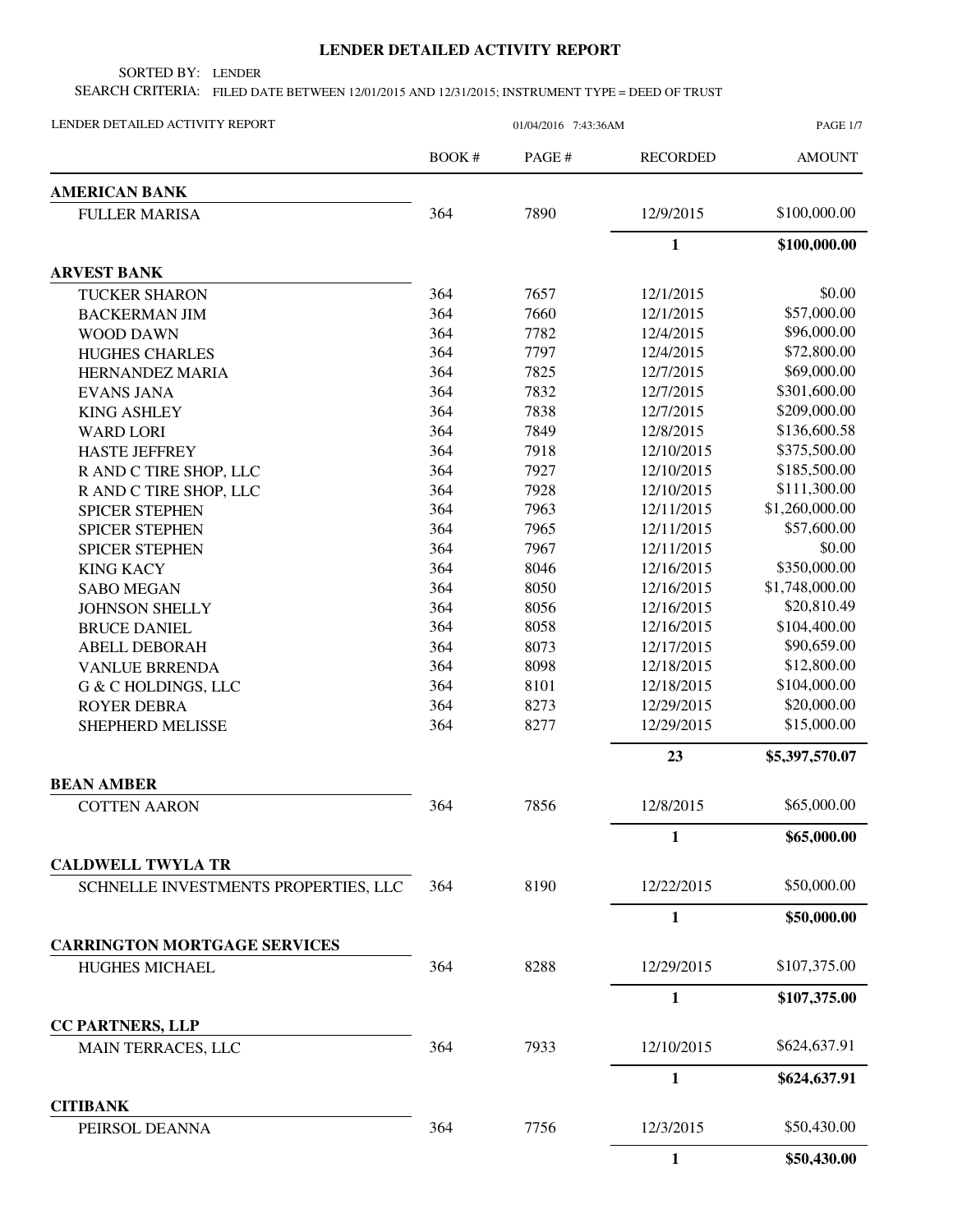PAGE 2/7

|                                                          | <b>BOOK#</b> | PAGE#        | <b>RECORDED</b> | <b>AMOUNT</b> |
|----------------------------------------------------------|--------------|--------------|-----------------|---------------|
| <b>COHU GARY TR</b>                                      |              |              |                 |               |
| HUBCO INVESTMENTS, LLC                                   | 364          | 7708         | 12/2/2015       | \$40,000.00   |
|                                                          |              |              | 1               | \$40,000.00   |
| <b>COMMERCE BANK</b>                                     |              |              |                 |               |
| <b>SAVAGE JERRY</b>                                      | 364          | 7968         | 12/11/2015      | \$70,000.00   |
|                                                          |              |              | $\mathbf{1}$    | \$70,000.00   |
| <b>COMMUNITY BANK AND TRUST</b>                          |              |              |                 | \$29,000.00   |
| <b>ANDERS MONA</b>                                       | 364          | 7702<br>7978 | 12/2/2015       | \$33,120.00   |
| <b>MILJAN PATRICIA</b>                                   | 364          |              | 12/11/2015      | \$350,000.00  |
| HAAS WAREHOUSING INC                                     | 364          | 8078         | 12/17/2015      | \$100,000.00  |
| <b>BOATRIGHT KARLA</b>                                   | 364          | 8090         | 12/17/2015      |               |
| <b>KLEIN CYNTHIA</b>                                     | 364          | 8189         | 12/22/2015      | \$85,000.00   |
| <b>RUTH DAVID</b>                                        | 364          | 8314         | 12/30/2015      | \$225,000.00  |
|                                                          |              |              | 6               | \$822,120.00  |
| <b>COMMUNITY NATIONAL BANK</b><br><b>RICHARDS KRISTI</b> | 364          | 8132         | 12/21/2015      | \$244,000.00  |
|                                                          |              |              | $\mathbf{1}$    | \$244,000.00  |
| <b>DEATON JAMES</b>                                      |              |              |                 |               |
| <b>LINDNER DANIEL</b>                                    | 364          | 8199         | 12/23/2015      | \$35,000.00   |
|                                                          |              |              | $\mathbf{1}$    | \$35,000.00   |
| <b>DEATON LYNA</b>                                       |              |              |                 |               |
| <b>LINDNER AUDRA</b>                                     | 364          | 8199         | 12/23/2015      | \$35,000.00   |
|                                                          |              |              | $\mathbf{1}$    | \$35,000.00   |
| <b>DITECH FINANCIAL</b>                                  |              |              |                 |               |
| <b>BECKER LYNUS</b>                                      | 364          | 7683         | 12/2/2015       | \$85,500.00   |
|                                                          |              |              | $\mathbf{1}$    | \$85,500.00   |
| FAIRWAY INDEPENDENT MORTGAGE                             |              |              |                 |               |
| <b>CONWAY CHRISTEN</b>                                   | 364          | 8037         | 12/15/2015      | \$146,520.00  |
|                                                          |              |              | 1               | \$146,520.00  |
| FIRST COMMUNITY BANK                                     |              |              |                 |               |
| <b>BURNETT RALPH</b>                                     | 364          | 7698         | 12/2/2015       | \$150,868.56  |
| HENRY LAND & CATTLE LLC                                  | 364          | 7751         | 12/3/2015       | \$104,730.01  |
| PEARMAN GARY TR                                          | 364          | 7785         | 12/4/2015       | \$80,000.00   |
| <b>SWEETWOOD TAMARA</b>                                  | 364          | 8142         | 12/21/2015      | \$40,000.00   |
| <b>HARVEY KATHERINE</b>                                  | 364          | 8172         | 12/22/2015      | \$35,000.00   |
| <b>HARVEL AMANDA</b>                                     | 364          | 8281         | 12/29/2015      | \$136,000.00  |
|                                                          |              |              | 6               | \$546,598.57  |
| FIRST GUARANTY MORTGAGE                                  |              |              |                 |               |
| <b>ARVEST BANK</b>                                       | 364          | 7862         | 12/9/2015       | \$94,248.00   |
|                                                          |              |              | $\mathbf{1}$    | \$94,248.00   |
| <b>FLAT BRANCH MORTGAGE</b>                              |              |              |                 |               |
| <b>BURGESS GLORIA</b>                                    | 364          | 7860         | 12/8/2015       | \$115,000.00  |
| <b>LAWSON TAMMIE</b>                                     | 364          | 8077         | 12/17/2015      | \$82,262.00   |
|                                                          |              |              | $\overline{2}$  | \$197,262.00  |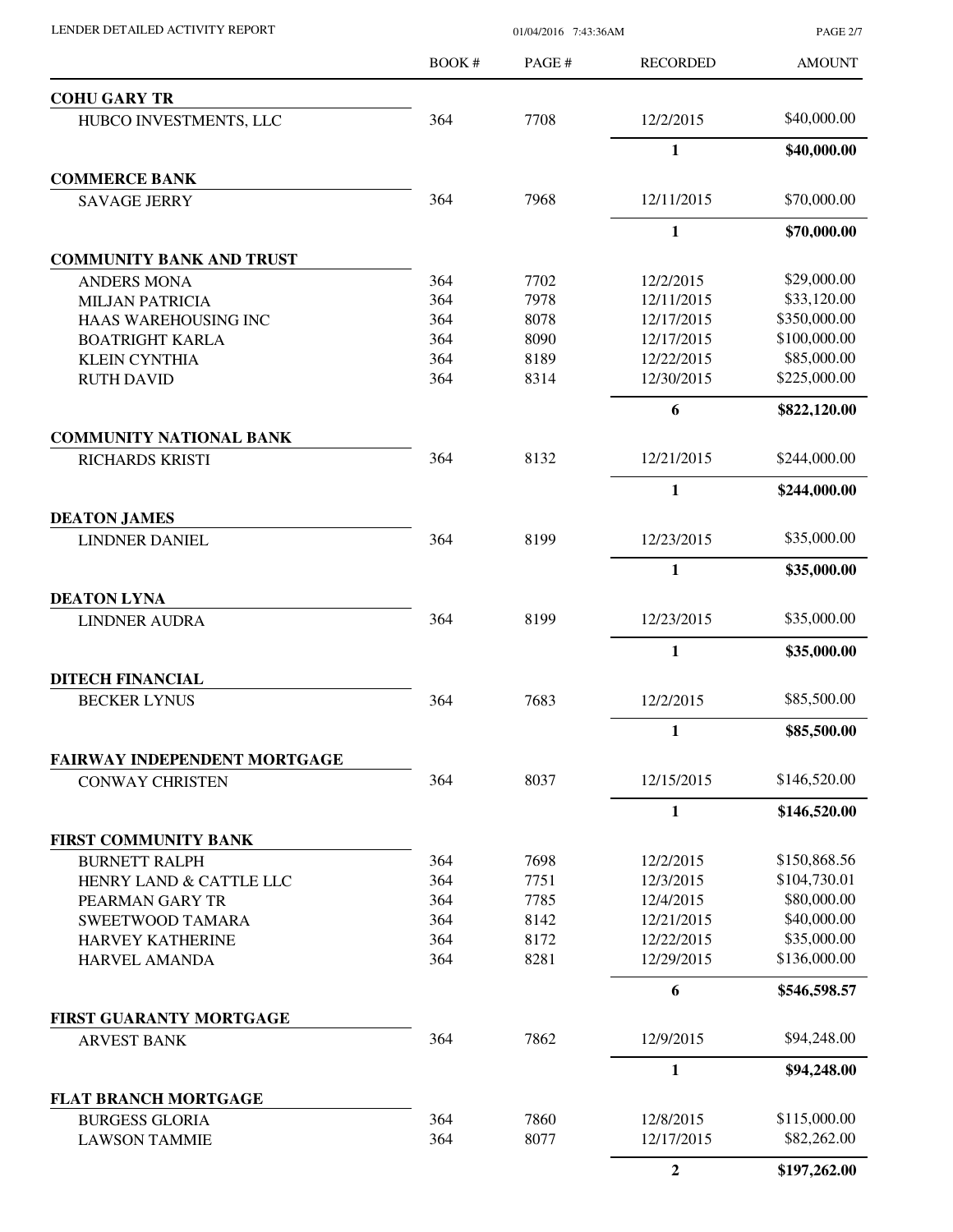| LENDER DETAILED ACTIVITY REPORT                              |       | 01/04/2016 7:43:36AM<br><b>PAGE 3/7</b> |                 |                |
|--------------------------------------------------------------|-------|-----------------------------------------|-----------------|----------------|
|                                                              | BOOK# | PAGE#                                   | <b>RECORDED</b> | <b>AMOUNT</b>  |
| <b>FORMBY M R</b>                                            |       |                                         |                 |                |
| MITCHELL JOYCE                                               | 364   | 8221                                    | 12/23/2015      | \$107,500.00   |
|                                                              |       |                                         | $\mathbf{1}$    | \$107,500.00   |
| FREEDOM BANK OF SOUTHERN MISSOURI<br><b>JENKINS BRITTANY</b> | 364   | 8075                                    | 12/17/2015      | \$181,000.00   |
|                                                              |       |                                         | $\mathbf{1}$    | \$181,000.00   |
| <b>FRY CAROL</b>                                             |       |                                         |                 |                |
| <b>LASLEY PETER</b>                                          | 364   | 7671                                    | 12/1/2015       | \$31,000.00    |
|                                                              |       |                                         | $\mathbf{1}$    | \$31,000.00    |
| FRY WILLIAM                                                  |       |                                         |                 |                |
| <b>BDROWN DAVID</b>                                          | 364   | 7671                                    | 12/1/2015       | \$31,000.00    |
|                                                              |       |                                         | 1               | \$31,000.00    |
| <b>GATEWAY MORTGAGE GROUP</b><br><b>CUTSHAW CHARLA</b>       | 364   | 7755                                    | 12/3/2015       | \$193,967.00   |
|                                                              |       |                                         |                 |                |
|                                                              |       |                                         | $\mathbf{1}$    | \$193,967.00   |
| <b>GREAT SOUTHERN BANK</b><br><b>ARVEST BANK</b>             | 364   | 8053                                    | 12/16/2015      | \$144,000.00   |
|                                                              |       |                                         | $\mathbf{1}$    | \$144,000.00   |
| <b>HOMETOWN BANK</b>                                         |       |                                         |                 |                |
| <b>LONGNECKER SANDRA</b>                                     | 364   | 7676                                    | 12/2/2015       | \$126,000.00   |
| <b>BALL GLYNDA</b>                                           | 364   | 7685                                    | 12/2/2015       | \$255,200.00   |
| THOMURE KENNETH                                              | 364   | 7867                                    | 12/9/2015       | \$1,968,926.93 |
| <b>EDIE CONNIE</b>                                           | 364   | 7939                                    | 12/11/2015      | \$125,504.89   |
| <b>CAMERER SARA</b>                                          | 364   | 8111                                    | 12/18/2015      | \$104,000.00   |
| THOMURE KENNETH                                              | 364   | 8196                                    | 12/23/2015      | \$287,147.31   |
| <b>OBERZAN MICHAEL</b>                                       | 364   | 8347                                    | 12/31/2015      | \$244,000.00   |
|                                                              |       |                                         | $\overline{7}$  | \$3,110,779.13 |
| <b>LEDBETTER CARL TR</b>                                     |       |                                         |                 |                |
| <b>SONIA SYLVIA</b>                                          | 364   | 7880                                    | 12/9/2015       | \$35,000.00    |
|                                                              |       |                                         | $\mathbf{1}$    | \$35,000.00    |
| <b>MEGA CAPITAL FUNDING</b><br><b>FREEMAN JOHN</b>           | 364   | 8087                                    | 12/17/2015      | \$85,914.00    |
|                                                              |       |                                         | $\mathbf{1}$    | \$85,914.00    |
| METROPOLITAN NATIONAL BANK                                   |       |                                         |                 |                |
| <b>LEMON JENNIFER</b>                                        | 364   | 8010                                    | 12/14/2015      | \$533,500.29   |
| <b>LEMON MILDRED</b>                                         | 364   | 8011                                    | 12/14/2015      | \$262,500.00   |
| SCHNELLE INVESTMENTS PROPERTIES, LLC                         | 364   | 8154                                    | 12/21/2015      | \$200,000.00   |
|                                                              |       |                                         | $\mathbf{3}$    | \$996,000.29   |
| <b>MID-MISSOURI BANK</b>                                     |       |                                         |                 |                |
| <b>ROBIN SHIANNE</b>                                         | 364   | 7828                                    | 12/7/2015       | \$10,000.00    |
|                                                              |       |                                         | 1               | \$10,000.00    |
| <b>MIDWEST LOAN SERVICES</b><br><b>AHMAD NUZHAT</b>          | 364   | 7989                                    | 12/14/2015      | \$375,250.00   |
|                                                              |       |                                         | $\mathbf{1}$    | \$375,250.00   |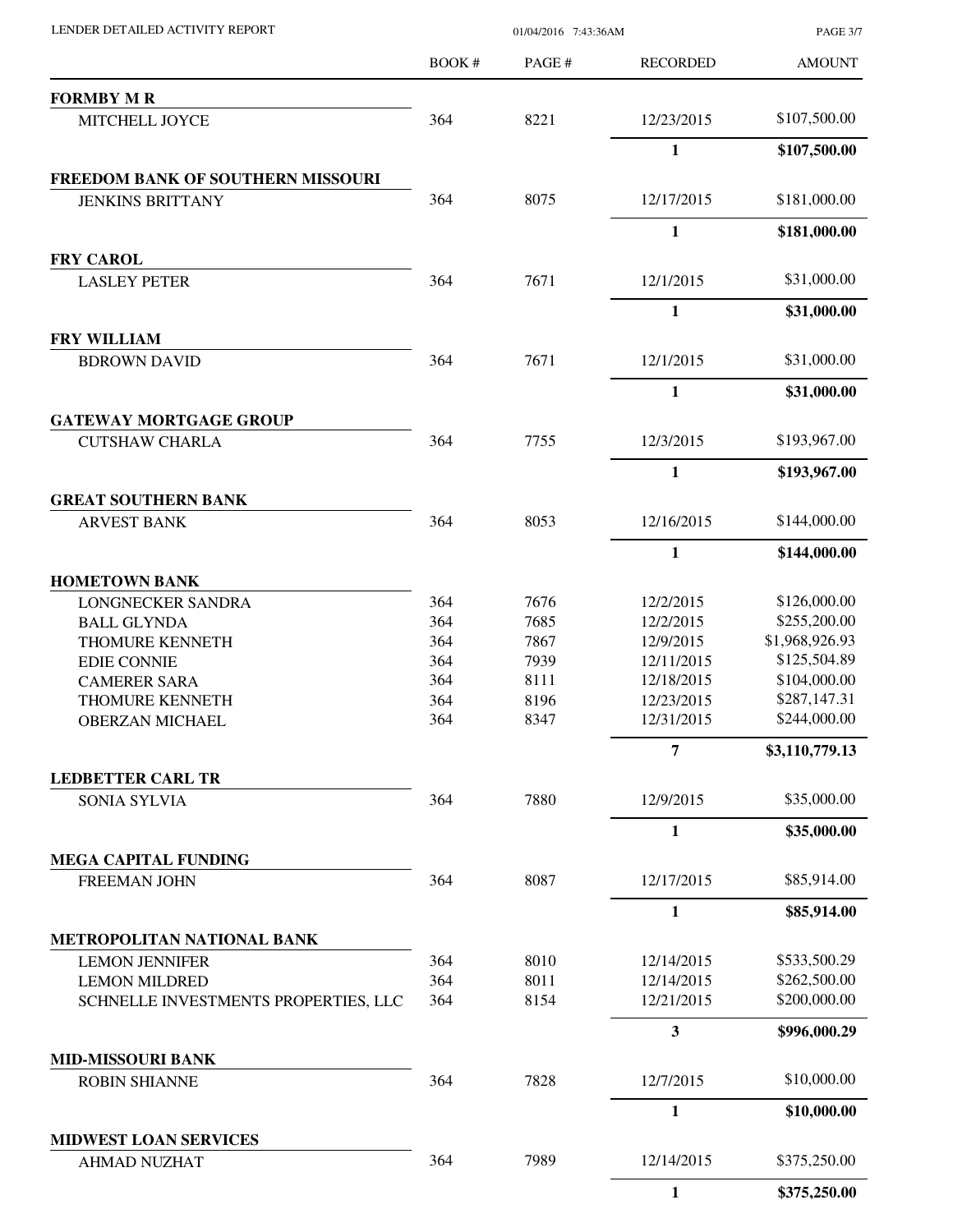| LENDER DETAILED ACTIVITY REPORT                    | 01/04/2016 7:43:36AM |              |                          | PAGE 4/7                     |
|----------------------------------------------------|----------------------|--------------|--------------------------|------------------------------|
|                                                    | BOOK #               | PAGE #       | <b>RECORDED</b>          | <b>AMOUNT</b>                |
| <b>MILL CITY CREDIT UNION</b>                      |                      |              |                          |                              |
| <b>RUSSELL SHELIA</b>                              | 364                  | 8126         | 12/21/2015               | \$135,000.00                 |
|                                                    |                      |              | 1                        | \$135,000.00                 |
| MISSOURI ELECTRIC COOPERATIVES EMPOLYEES CU        |                      |              |                          |                              |
| POWELL CHANDRA                                     | 364                  | 7818         | 12/7/2015                | \$24,100.00                  |
|                                                    |                      |              | 1                        | \$24,100.00                  |
| <b>MONTGOMERY BANK</b>                             |                      |              |                          |                              |
| WHITE OAKS REAL ESTATE INVESTMENTS O               | 364                  | 7920         | 12/10/2015               | \$141,600.00                 |
|                                                    |                      |              | $\mathbf{1}$             | \$141,600.00                 |
| <b>MOORE CLEVA</b>                                 |                      |              |                          |                              |
| <b>THOMPSON JESSICA</b>                            | 364                  | 7700         | 12/2/2015                | \$25,000.00                  |
|                                                    |                      |              | $\mathbf{1}$             | \$25,000.00                  |
| <b>MOORE ROBERT</b>                                |                      |              |                          |                              |
| <b>THOMPSON MATTHEW</b>                            | 364                  | 7700         | 12/2/2015                | \$25,000.00                  |
|                                                    |                      |              | $\mathbf{1}$             | \$25,000.00                  |
| <b>MORTGAGE RESEARCH CENTER</b>                    |                      |              |                          |                              |
| <b>OXFORD JOY</b><br>MCCLINTIC BEVERLY             | 364<br>364           | 7970<br>8276 | 12/11/2015<br>12/29/2015 | \$269,535.00<br>\$129,564.00 |
|                                                    |                      |              |                          |                              |
|                                                    |                      |              | $\overline{2}$           | \$399,099.00                 |
| MORTGAGE RESEARCH CENTER, LLC<br><b>OXFORD JOY</b> | 364                  | 7888         | 12/9/2015                | \$269,535.00                 |
|                                                    |                      |              | 1                        | \$269,535.00                 |
| NATIONSTAR MORTGAGE                                |                      |              |                          |                              |
| <b>HOOVER RACHELL</b>                              | 364                  | 8149         | 12/21/2015               | \$65,500.00                  |
|                                                    |                      |              | $\mathbf{1}$             | \$65,500.00                  |
| NEOSHO AREA HABITAT FOR HUMANITY                   |                      |              |                          |                              |
| <b>FOSDICK MARTIN</b>                              | 364                  | 8178         | 12/22/2015               | \$67,200.00                  |
|                                                    |                      |              | 1                        | \$67,200.00                  |
| PEOPLES B ANK                                      |                      |              |                          |                              |
| <b>HACKNEY MARTHA</b>                              | 364                  | 8283         | 12/29/2015               | \$106,250.00                 |
|                                                    |                      |              | $\mathbf{1}$             | \$106,250.00                 |
| PEOPLES BANK                                       |                      |              |                          |                              |
| <b>SMITH SHANE</b>                                 | 364                  | 7662         | 12/1/2015                | \$156,000.00                 |
| <b>SMITH SHANE</b>                                 | 364                  | 7663         | 12/1/2015                | \$17,550.00                  |
| <b>EIDSON SHANNA</b>                               | 364                  | 7668         | 12/1/2015                | \$120,000.00                 |
| <b>EIDSON SHANNA</b>                               | 364                  | 7669         | 12/1/2015                | \$20,000.00                  |
| STUTEVILLE AMANDA                                  | 364                  | 7680         | 12/2/2015                | \$20,000.00                  |
| <b>WALTERS NANCY</b>                               | 364                  | 7753         | 12/3/2015                | \$5,000.00                   |
| <b>DURBIN BROOKE</b>                               | 364                  | 7844         | 12/8/2015                | \$115,000.00                 |
| <b>DURBIN BROOKE</b>                               | 364                  | 7845         | 12/8/2015                | \$15,300.00                  |
| SPIDELL JACKSON                                    | 364                  | 7940         | 12/11/2015               | \$90,000.00                  |
| BLACKSHIRT INVESTMENTS, LLC                        | 364                  | 7950         | 12/11/2015               | \$178,000.00                 |
| BC RENTAL HOMES, LLC                               | 364                  | 8095         | 12/17/2015               | \$113,600.00                 |
|                                                    |                      |              | 11                       | \$850,450.00                 |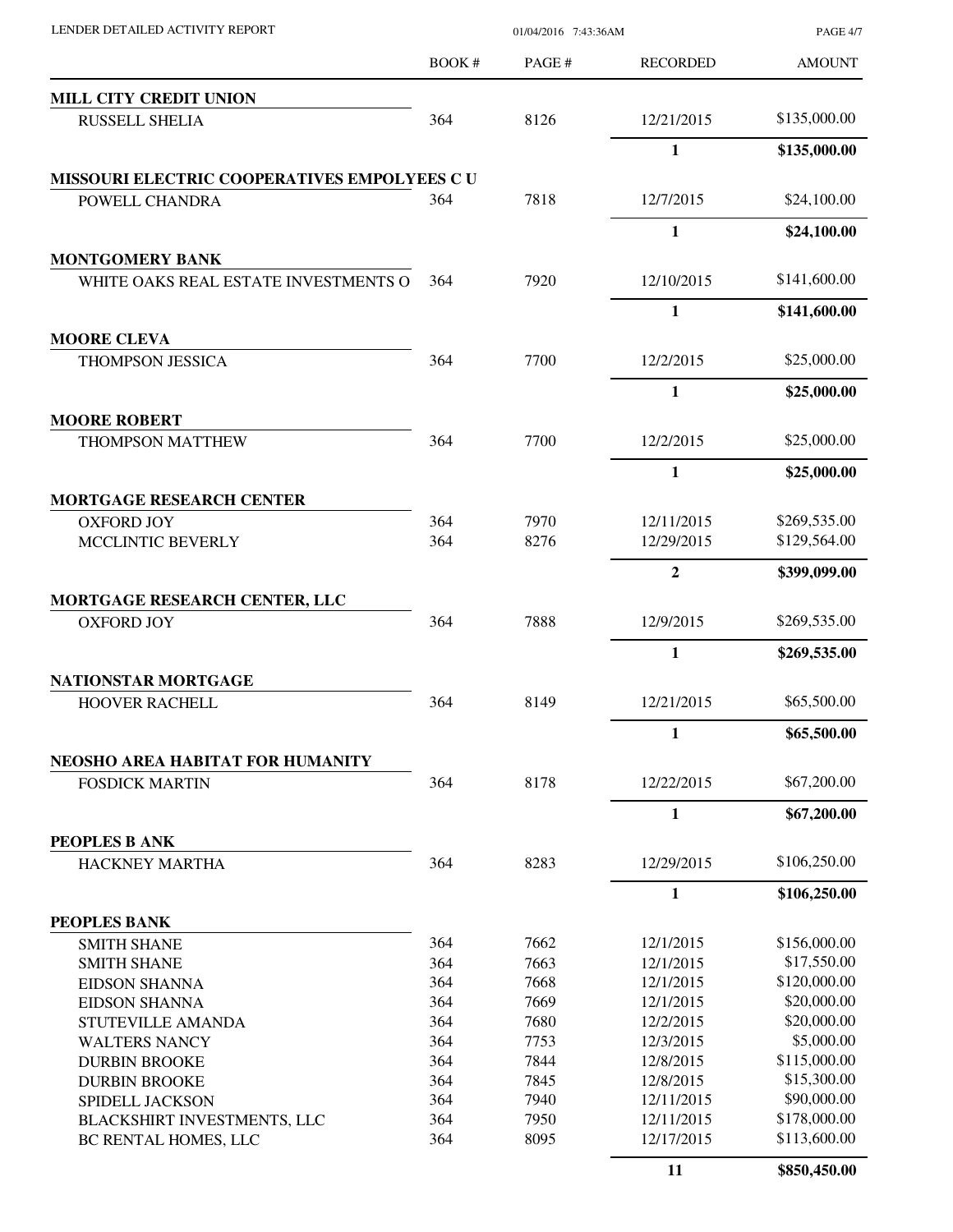| LENDER DETAILED ACTIVITY REPORT            |        | <b>PAGE 5/7</b> |                 |               |
|--------------------------------------------|--------|-----------------|-----------------|---------------|
|                                            | BOOK # | PAGE #          | <b>RECORDED</b> | <b>AMOUNT</b> |
| <b>PINNACLE BANK</b>                       |        |                 |                 |               |
| <b>FOGARTY ROBERT</b>                      | 364    | 7901            | 12/10/2015      | \$35,000.00   |
| <b>JOHNSON SUGAR</b>                       | 364    | 8174            | 12/22/2015      | \$140,000.00  |
| <b>BLEVINS TIFFANY</b>                     | 364    | 8227            | 12/23/2015      | \$341,500.00  |
|                                            |        |                 | $\mathbf{3}$    | \$516,500.00  |
| <b>PINNCLE BANK</b>                        |        |                 |                 |               |
| ALIF PROPERTIES, LLC                       | 364    | 8168            | 12/22/2015      | \$850,000.00  |
|                                            |        |                 | $\mathbf{1}$    | \$850,000.00  |
| PREMIER HOME MORTGAGE                      |        |                 |                 |               |
| <b>SCHROCK STELLA</b>                      | 364    | 7972            | 12/11/2015      | \$73,213.00   |
| <b>HIRDLER LEO</b>                         | 364    | 8043            | 12/16/2015      | \$96,035.00   |
|                                            |        |                 | $\mathbf{2}$    | \$169,248.00  |
| PRIHODA MARY JOYCE                         |        |                 |                 |               |
| SHEPPARD ALYSON J                          | 364    | 8319            | 12/30/2015      | \$8,625.00    |
|                                            |        |                 | $\mathbf{1}$    | \$8,625.00    |
| PRIHODA RAYMOND W                          |        |                 |                 |               |
| SHEPPARD JOSEPH K                          | 364    | 8319            | 12/30/2015      | \$8,625.00    |
|                                            |        |                 | $\mathbf{1}$    | \$8,625.00    |
| <b>QUICKEN LOANS</b>                       |        |                 |                 |               |
| <b>CHRISTENSEN PEGGY</b>                   | 364    | 7686            | 12/2/2015       | \$101,475.00  |
| <b>MASSEY DAVID</b>                        | 364    | 7691            | 12/2/2015       | \$94,100.00   |
| THOMPSON PATRICIA                          | 364    | 7705            | 12/2/2015       | \$103,250.00  |
| <b>ADAMS RICHARD</b>                       | 364    | 7710            | 12/2/2015       | \$72,350.00   |
| <b>JACKSON ANNIE</b>                       | 364    | 7826            | 12/7/2015       | \$116,775.00  |
| <b>ARVEST BANK</b>                         | 364    | 8081            | 12/17/2015      | \$149,825.00  |
| SOHOSKY MISTY                              | 364    | 8155            | 12/21/2015      | \$172,900.00  |
| <b>STRONG GERALD</b>                       | 364    | 8225            | 12/23/2015      | \$43,752.00   |
|                                            |        |                 | 8               | \$854,427.00  |
| SECRETARY OF HOUSING AND URBAN DEVELOPMENT |        |                 |                 |               |
| <b>WATSON CANDI</b>                        | 364    | 8306            | 12/30/2015      | \$9,839.07    |
|                                            |        |                 | $\mathbf{1}$    | \$9,839.07    |
| <b>SECURITY BANK OF SOUTHWEST MISSOURI</b> |        |                 |                 |               |
| <b>MAST RHODA</b>                          | 364    | 8045            | 12/16/2015      | \$66,400.00   |
|                                            |        |                 | 1               | \$66,400.00   |
| <b>SIMS BILL</b>                           |        |                 |                 |               |
| <b>ROBERTS GAROLD</b>                      | 364    | 7744            | 12/3/2015       | \$37,297.42   |
|                                            |        |                 | 1               | \$37,297.42   |
| <b>SIMS MARY ELLEN</b>                     |        |                 |                 |               |

WEBB BRYAN 364 7744 12/3/2015 \$37,297.42 **1 \$37,297.42**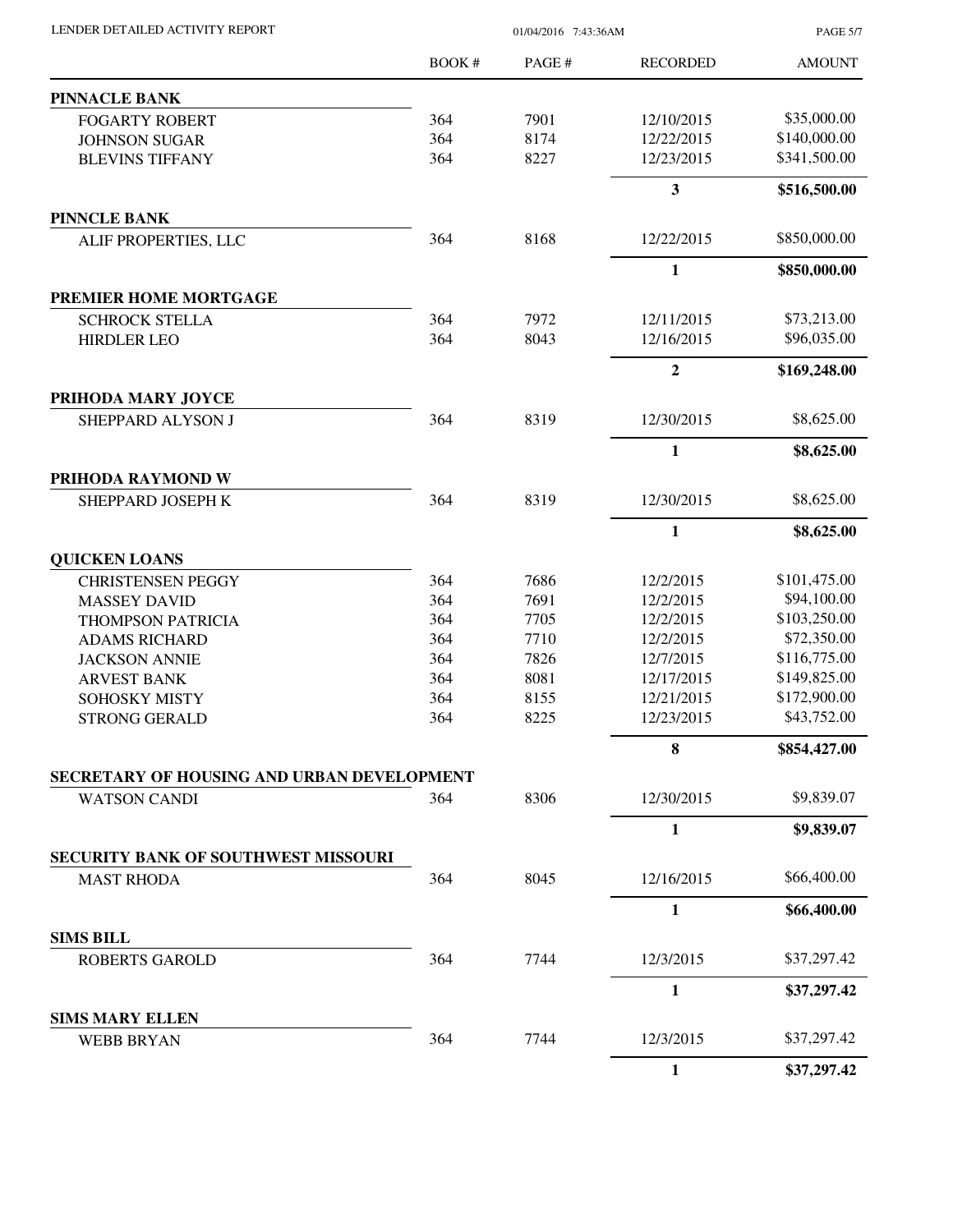PAGE 6/7

|                                             | BOOK # | PAGE # | <b>RECORDED</b> | <b>AMOUNT</b>  |
|---------------------------------------------|--------|--------|-----------------|----------------|
| SOUTHWEST MISSOURI BANK                     |        |        |                 |                |
| RICHARDS WENDELL                            | 364    | 7704   | 12/2/2015       | \$100,000.00   |
| <b>KANTRA KIMBERLY</b>                      | 364    | 7712   | 12/3/2015       | \$398,400.00   |
| <b>STARK CAROL</b>                          | 364    | 7788   | 12/4/2015       | \$40,000.00    |
| <b>OLBREY RICHARD</b>                       | 364    | 7789   | 12/4/2015       | \$55,000.00    |
| <b>STEHM JULEE</b>                          | 364    | 7804   | 12/4/2015       | \$142,405.00   |
| <b>WALKER DEBRA</b>                         | 364    | 7870   | 12/9/2015       | \$30,000.00    |
| <b>NELSON KATHARINE</b>                     | 364    | 7872   | 12/9/2015       | \$35,000.00    |
| <b>SCHNACKENBERG STEVEN</b>                 | 364    | 7882   | 12/9/2015       | \$125,600.00   |
| <b>BLAKELY DAVID</b>                        | 364    | 7908   | 12/10/2015      | \$66,150.00    |
| <b>BUCHANAN MARY</b>                        | 364    | 7916   | 12/10/2015      | \$215,897.00   |
| <b>WICKLUND MATTHEW</b>                     | 364    | 7931   | 12/10/2015      | \$88,946.00    |
| <b>KIRKPATRICK HEATHER</b>                  | 364    | 7975   | 12/11/2015      | \$117,000.00   |
| <b>ELLIOTT JANET</b>                        | 364    | 8048   | 12/16/2015      | \$25,000.00    |
| <b>CUPP CAMILLA</b>                         | 364    | 8049   | 12/16/2015      | \$62,000.00    |
| <b>REED ELIZABETH</b>                       | 364    | 8062   | 12/16/2015      | \$172,800.00   |
| <b>BIRKINSHA ANGELA</b>                     | 364    | 8148   | 12/21/2015      | \$109,250.00   |
| NEOSHO BED & BATH MOTEL LLC                 | 364    | 8183   | 12/22/2015      | \$20,000.00    |
| PRESLEY REBECCA                             | 364    | 8184   | 12/22/2015      | \$300,000.00   |
|                                             | 364    | 8187   | 12/22/2015      | \$142,000.00   |
| <b>MEADOR ROBIN</b>                         |        | 8214   |                 | \$156,000.00   |
| <b>HOUCHIN CANDACE</b>                      | 364    |        | 12/23/2015      |                |
| ESKANDARI SUZANNE                           | 364    | 8278   | 12/29/2015      | \$120,000.00   |
|                                             |        |        | 21              | \$2,521,448.00 |
| THE CORNERSTONE BANK                        |        |        |                 |                |
| <b>JONES MELISSA</b>                        | 364    | 7644   | 12/1/2015       | \$120,000.00   |
| NEWMAN'S LAND IMPROVEMENTS, INC             | 364    | 7795   | 12/4/2015       | \$38,000.00    |
| <b>WALLACE CRYSTAL</b>                      | 364    | 8017   | 12/15/2015      | \$33,091.60    |
| <b>GALLARDO JESUS</b>                       | 364    | 8028   | 12/15/2015      | \$45,000.00    |
| <b>GRAHAM JANA</b>                          | 364    | 8139   | 12/21/2015      | \$125,000.00   |
| <b>SAMPSON CARRIE</b>                       | 364    | 8173   | 12/22/2015      | \$15,200.00    |
|                                             |        |        | 6               | \$376,291.60   |
| <b>USBANK</b>                               |        |        |                 |                |
| RODRIGUEZ PAM                               | 364    | 7678   | 12/2/2015       | \$56,977.00    |
| SEESENGOOD PHYLLIS                          | 364    | 7850   | 12/8/2015       | \$30,000.00    |
| <b>CURCHIN CYNTHIA TR</b>                   | 364    | 7883   | 12/9/2015       | \$500,000.00   |
| MOREHEAD KIMBERLY                           | 364    | 8123   | 12/21/2015      | \$58,154.00    |
|                                             |        |        | 4               | \$645,131.00   |
| <b>UMB BANK</b>                             |        |        |                 |                |
| <b>GOMEZ CASIMIRO</b>                       | 364    | 7925   | 12/10/2015      | \$63,000.00    |
|                                             |        |        | $\mathbf{1}$    | \$63,000.00    |
| <b>USAA FEDERAL SAVINGS BANK</b>            |        |        |                 |                |
| HUDGINS MICHAEL                             | 364    | 8066   | 12/16/2015      | \$77,500.00    |
|                                             |        |        | $\mathbf{1}$    | \$77,500.00    |
| <b>WELLS FARGO BANK</b>                     | 364    | 7740   | 12/3/2015       | \$82,500.00    |
| <b>HAIGHT SHARON</b>                        |        |        |                 |                |
|                                             |        |        | $\mathbf{1}$    | \$82,500.00    |
| <b>WHITEHEAD CLIFFORD</b><br>ROELFSEMA ERIN | 364    | 8080   | 12/17/2015      | \$70,000.00    |
|                                             |        |        | $\mathbf{1}$    | \$70,000.00    |
|                                             |        |        |                 |                |